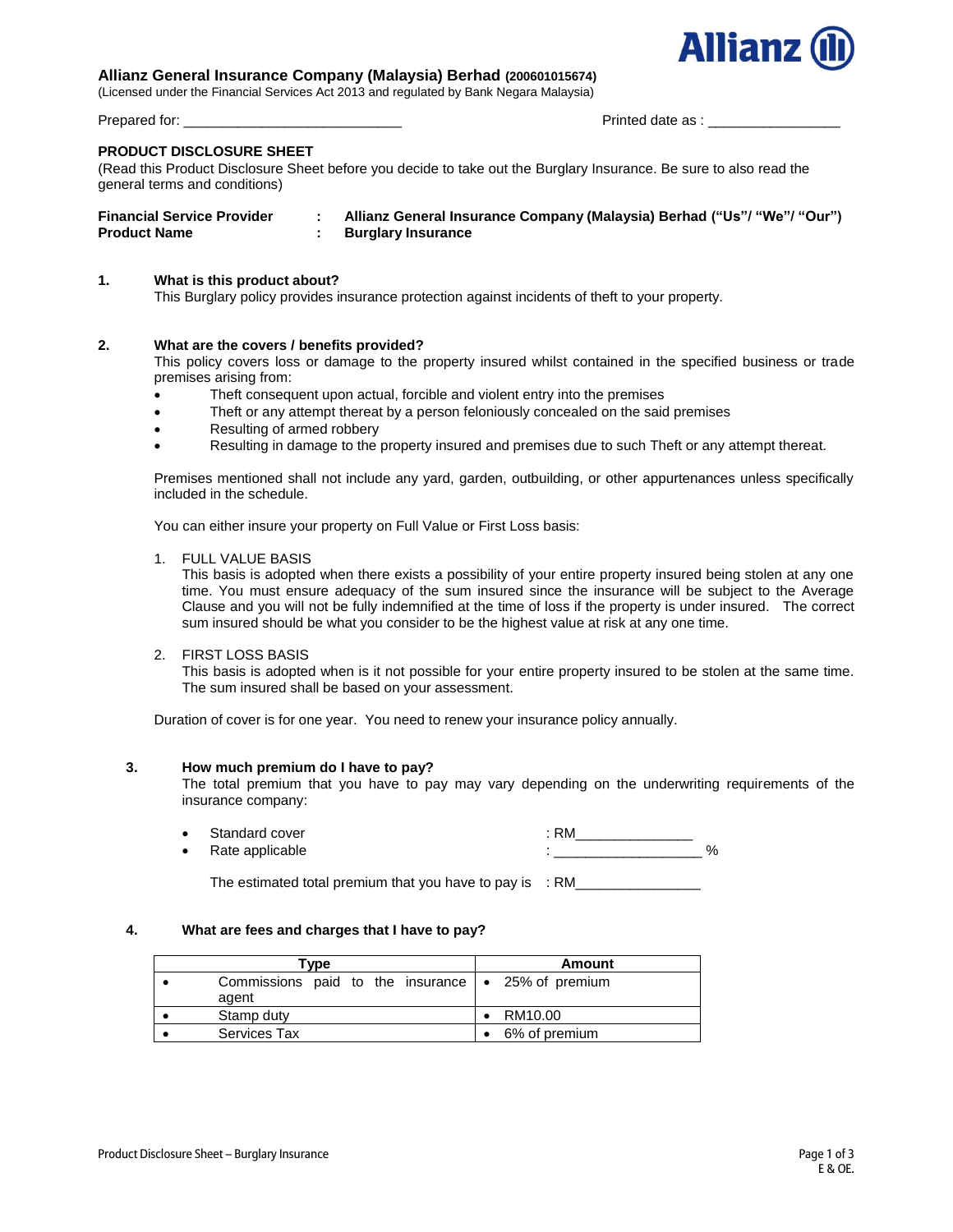

# **Allianz General Insurance Company (Malaysia) Berhad (200601015674)**

(Licensed under the Financial Services Act 2013 and regulated by Bank Negara Malaysia)

### **5. What are some of the key terms and conditions that I should be aware of?**

Importance of disclosure

#### o **Non-Consumer Insurance Contract**

Pursuant to Paragraph 4(1) of Schedule 9 of the Financial Services Act 2013, if you are applying for this Insurance for purposes related to your trade, business or profession, you have a duty to disclose any matter that you know to be relevant to our decision in accepting the risks and determining the rates and terms to be applied and any matter a reasonable person in the circumstances could be expected to know to be relevant, otherwise it may result in avoidance of contract, claim denied or reduced, terms changed or varied, or contract terminated.

This duty of disclosure for Non-Consumer Insurance Contract shall continue until the time the contract is entered into, varied or renewed. **You also have a duty to tell us immediately if at any time after your contract of insurance has been entered into, varied or renewed with us, any of the information given is inaccurate or has changed.**

- You should take all reasonable precautions to prevent theft incidents.
- If your property amount insured is less than the actual value at the time of loss (i.e. under insurance), you are deemed to be self-insuring the difference.
- Excess, being the amount you have to bear before we indemnify you.
- You must inform your insurance intermediary or us in writing on any material changes during the policy period so that the necessary amendments are endorsed to your policy.
- This insurance is subjected to 60 days Premium Warranty, i.e. premium due must be paid and received by insurer within sixty (60) days from inception. Failing which, policy is automatically cancelled and 60 days pro rate premium shall be entitled to insurer.

### **6. What are the major exclusions under this policy?**

This policy does not cover certain losses such as:

- Any person lawfully in the premises or a member of your premises
- Strike, riot and civil commotion
- If the premises is unoccupied for a period exceeding 30 consecutive days
- Confiscation by order of any Government or Public Authority
- War and related risks
- Radioactive and nuclear energy risks
- Any act of terrorism

*Note: This list is non-exhaustive. Please refer to the sample policy contract for the full list of exclusions under this policy.* 

# **7. Can I cancel my policy?**

You may cancel your policy by giving written notice to us. Upon cancellation, you are entitled to a refund of the premium less premium based on our short period rates for the period of the policy which has been in force.

# **8. What do I need to do if there are changes to my contact details?**

It is important that you inform us of any change in your contact details to ensure that all correspondences reach you in a timely manner.

# **9. Where can I get further information?**

Should you require additional information about our Burglary Insurance or any other types of insurance product, you can contact us or any of our branches or you can obtain a copy from our insurance agent or visit [www.allianz.com.my](http://www.allianz.com.my/)